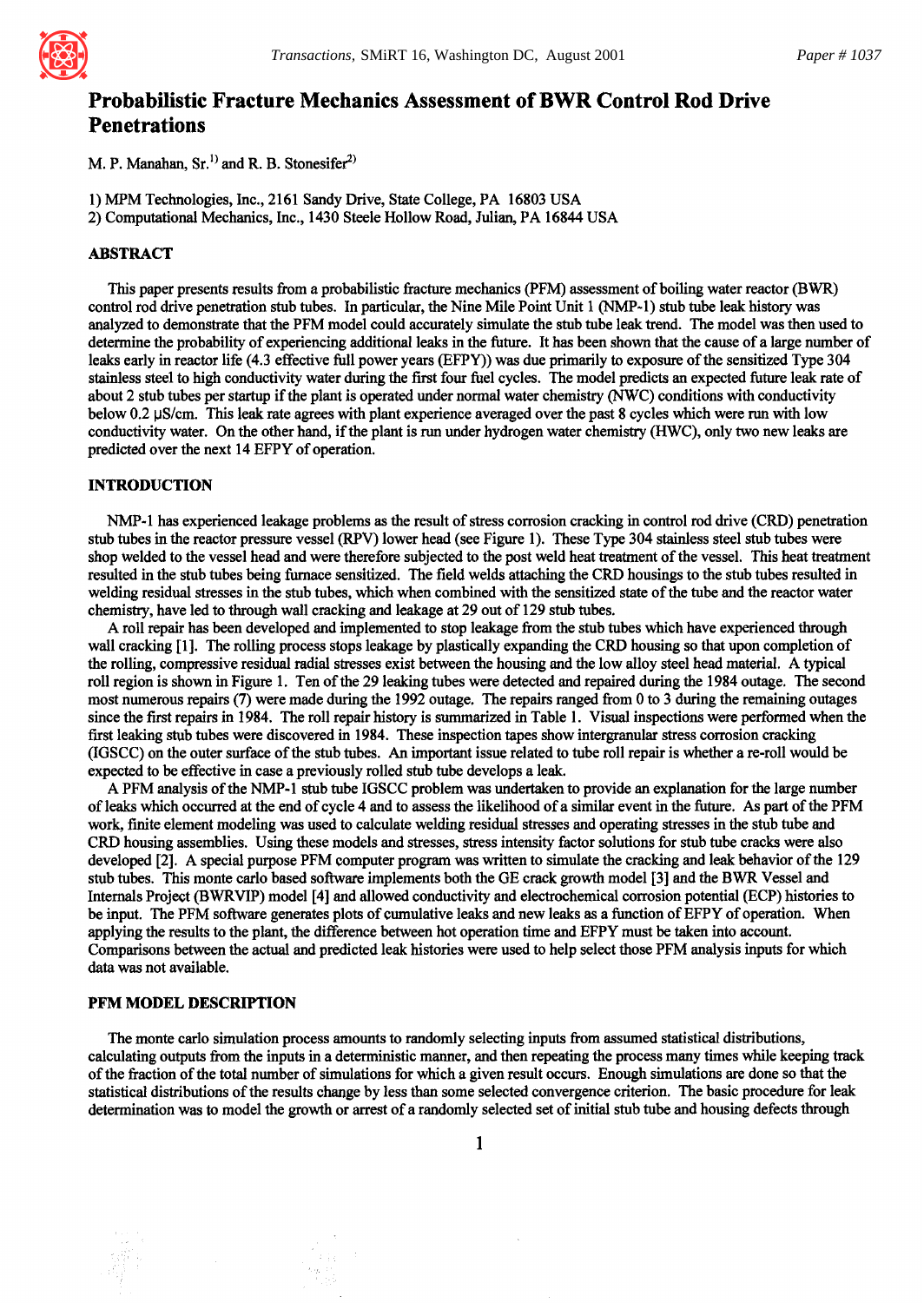

Stub Tube and CRD Housing Assembly with Roll Repair (not drawn to scale) [5] **Figure 1** 

|               | End of |             | New   | Cumulative |
|---------------|--------|-------------|-------|------------|
| date          | Cycle  | <b>EFPY</b> | Leaks | Leaks      |
|               | 3      | 3.33        |       |            |
| Apr-84        | 4      | 4.34        | 10    | 10         |
| Aug-86        | 5      | 5.81        |       | 11         |
| <b>Mar-88</b> | 6      | 7.29        | 0     | 11         |
| <b>Jun-90</b> | 7      | 8.70        | 3     | 14         |
| Oct-91        | 8      | 10.27       |       | 15         |
| Jun-92        | 9      | 11.62       |       | 22         |
| Apr-93        | 10     | 13.28       | 2     | 24         |
| Mar-95        | 11     | 14.78       | 2     | 26         |
| <b>Mar-97</b> | 12     | 16.76       | 3     | 29         |

Nine Mile Point Unit 1 Stub Tube Roll Repair History Table 1

one plant life of 32 EFPY. Then a new set of defects were randomly selected and the analysis repeated. By repeating this process many times  $(\sim 1000)$  plant life simulations) and saving the fraction of all simulations which resulted in some behavior of interest (e.g., N or more new leaks in year Y), it was possible to compute a probability for the occurrence of that behavior.

The monte carlo calculation procedure contains six nested loops. The outermost loop is the loop on the number of plant life simulations. This loop is exited when enough plant life simulations have been completed that all solution statistics (e.g., the mean and standard deviation of the number of N new leaks in year Y) have changed by less than an input tolerance. The next loop is the loop over each of the 129 stub tubes. For each stub tube, a number of defects is randomly chosen based on the input control parameters. The next loop is the loop over the number of chosen defects for the current stub tube. For each defect, a depth and circumferential length is randomly chosen based on user inputs. Then, the circumferential position of the defect is randomly chosen. Based on the particular tube being considered, and the circumferential location of the defect, the appropriate stress distribution is determined. The range of stub tube geometry effects were approximated using three axisymmetric models to represent three annular regions in the bottom vessel head. The effects of the non-perpendicular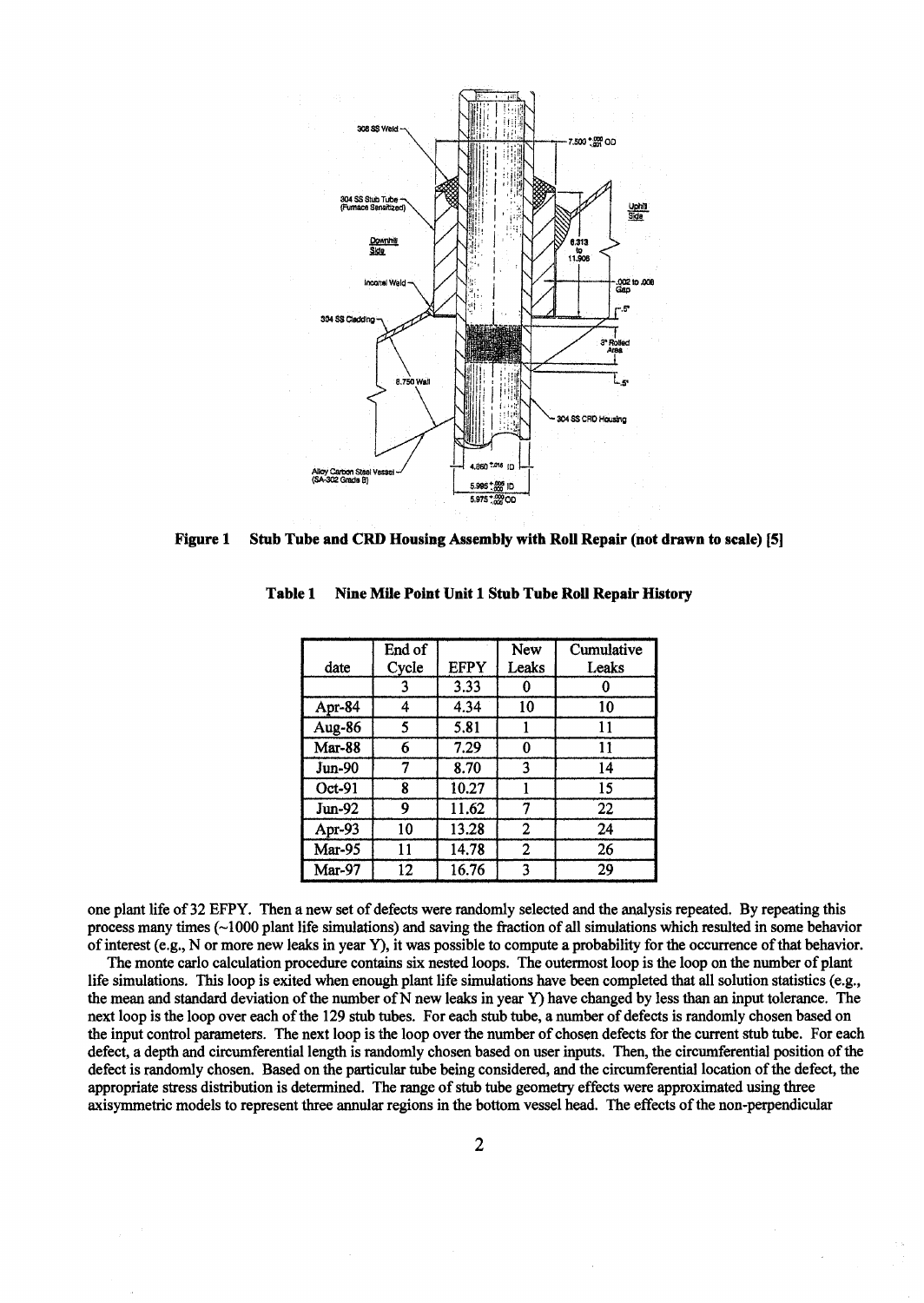nature of the actual stub tube axes (relative to the sloping vessel head) on residual stresses were approximated by varying the distance that the stub tube extends beyond the inner vessel wall in each of the three models. Next, based on input parameters, the stress distribution is perturbed by random shifting and scaling. The next step is to loop over the 32 EFPY plant life. Each defect is grown in one EFPY intervals with predicted crack size behavior being saved for each year. After all defects of a tube are simulated, then the leak history of the stub tube can be determined and saved.

After the crack growth behavior for the stub tube is computed, the crack growth behavior of the homing can be simulated. Since IGSCC cannot occur without a corrosive environment, it is assumed that defects in the housing will not begin to grow until the stub tube leaks. The same steps described above for randomly selecting defects, selecting stresses, simulating crack growth, and storing crack size and leak history are then applied to the housing. After convergence of crack depth and leak statistics (mean and standard deviation for each year) is achieved, the leak and crack size data accumulated from all of the simulations can be processed to determine probabilities of crack size and leaks in any given year. These probabilities enable the computation of the median new and cumulative leak histories and their associated *95%* confidence ranges.

### **MODEL INPUTS**

The inputs to the simulation can be organized into four categories. The first category includes those inputs which are reasonably well known and for which no statistical variations need to be modeled. The stub tube and housing geometries, the stub tubes that were subjected to a weld cap repair, and the operating loads fall into this category. The second category of inputs are those which are reasonably well known but which have some less well known statistical variation. Inputs of this category are water chemistry and welding residual stresses. The third category contains those which are not well known and which also have some relatively unknown statistical variation. Inputs of this type are the initial defect depth, initial defect aspect ratio, and the number of defects per tube or housing. The final category of inputs are those which do not fit within any of the previous three categories. These include the crack growth model, the assumption on circumferential growth behavior, and the assumption of a threshold  $K_I$  for IGSCC.

The approach to selecting the uncertain inputs was to initially select what seemed to be reasonable statistical distributions for each such input and then to run the simulation to get a predicted cumulative stub tube leak history. By graphically superimposing the actual cumulative leak history on the predicted leak history, it was then possible to adjust the various inputs so as to improve the fit between the model predictions and the data. By trial and error, various combinations of inputs were found that provided reasonable fits to the actual cumulative leak history. In this way, the past leak history was used to filter out combinations of inputs that would otherwise be considered reasonable. Since leak data was available for about half of the total 32 EFPY history, this filtering process was effective. Of the cases that matched the leak history, bounding cases in terms of the number of new leaks per year of additional operation were identified.

The key inputs to the monte carlo simulation which involve random selection from an assumed statistical distribution are: conductivity; ECP; residual plus operating stress distribution; number of defects per tube; initial defect depth; and initial defect length to depth ratio. Key inputs to the simulation which do not involve a random selection are: crack growth law; threshold  $K_t$  for IGSCC; and circumferential growth assumption. Details concerning the input distributions are provided in References [2] and [6]. One input of particular importance, which will be discussed briefly, is the time dependent conductivity. As in the case of several older BWRs, the first few fuel cycles were operated at a high conductivity level. By the mid-1980s, it was widely recognized that conductivity is a primary variable in IGSCC of 304 SS and most plants took steps to clean up their primary system water. In the case of NMP-1, the average conductivity over the first 5 fuel cycles was high and ranged between 0.4  $\mu$ S/cm and 0.6  $\mu$ S/cm for 1 to 5 EFPY of operation. After about 11 EFPY, the average conductivity has been kept below  $0.1 \mu S/cm$ .

## **PFM SIMULATION RESULTS**

Figure 2 shows the predicted worst case new leak history resulting from a PFM simulation that used what is believed to be a reasonable and realistic set of inputs. This predicted history has a peak for new leaks per EFPY in the period 5 to 9 EFPY. The 95% confidence range for new leaks in this period is about 1 to 8 leaks per EFPY with an expected number of 3 or 4. By EFPY 10, the 95% confidence range on new leaks is 0 to 5 leaks, with the median expected number of new leaks being about 2 new leaks per year. The leak behavior at year 10 is predicted to continue through EFPY 32. The predicted cumulative leak behavior associated with the new leak behavior of Figure 2 is shown in Figure 3. It can be seen that the predicted behavior is in good agreement with the actual leak behavior. Other baseline PFM analyses that also reasonably fit the leak data suggest a gradual decline in the rate of new leaks to as few as one new leak per EFPY.

The same monte carlo simulation that resulted in the cumulative leak behavior of Figure 3 also predicted that most stub tube cracks grew to more than 40% of the stub tube wall thickness by EFPY 17 (approximately the current time). Due to small net compressive axial stresses from operating loads, and the tendency for crack growth to relieve tensile residual stresses, many of these cracks tended to arrest before growing through wall. By EFPY 32, the average crack depth for all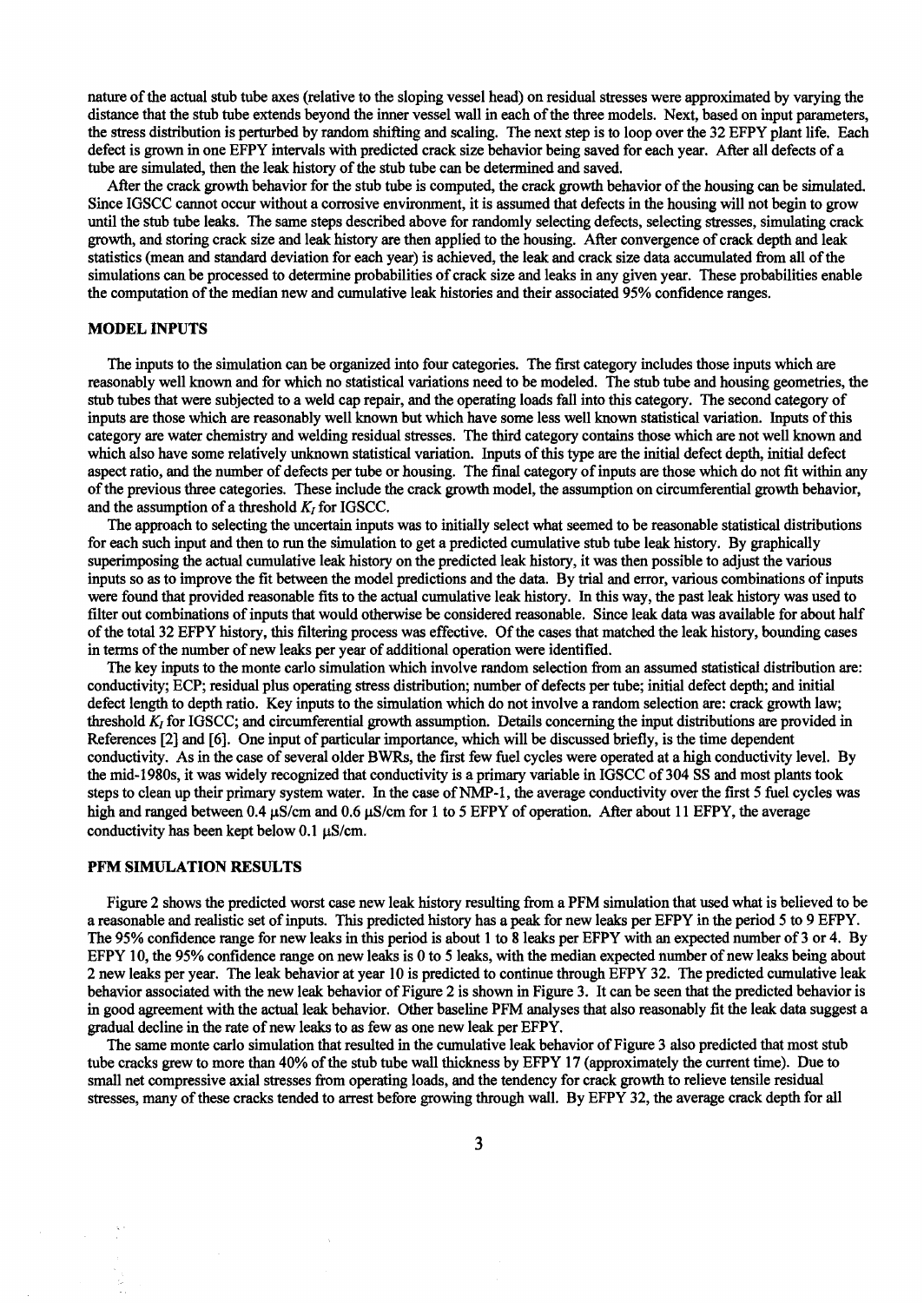

**Figure 2 Predicted Stub Tube Leak Behavior Showing Higher Rates of New Leaks in Early Years and a Steady Lower Rate of New Leaks in Later Years (baseline Case 1)** 



**Figure 3 Comparison of Actual and Predicted Stub Tube Cumulative Leak Behavior (baseline Case 1)**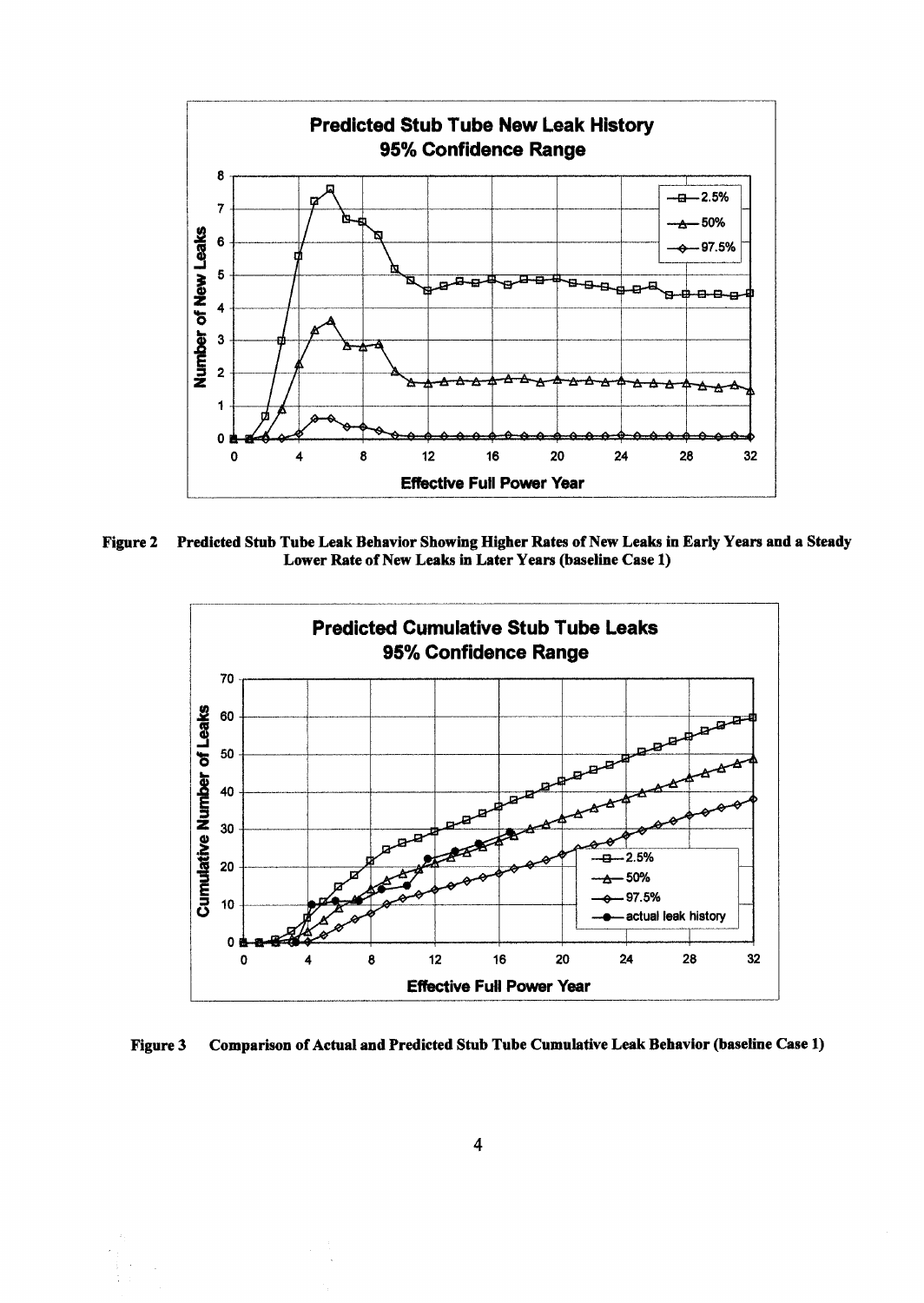cracks is expected to be about 55% of the wall thickness. The average depth of the deepest crack from each of the 129 stub tubes was predicted to be over 90% through wall by EFPY 17.

Parametric analyses were performed on the key input parameters and these results are reported in [6]. These analyses led to the conclusion that the initial large number of leaks (10 leaks at the end of cycle 4) resulted from the high conductivity early in plant life. To illustrate this effect, an analysis was preformed assuming that the eurrem water chemistry was present since initial startup. The model predicted only five leaking stub tubes by 32 EFPY. The results of Figure 3, which show good model agreement with the cumulative leaks, were obtained using the actual plant conductivity data.

Two levels of hydrogen injection were simulated. It was assumed in both cases that hydrogen injection would be started at the beginning of EFPY 19. The predicted leak behavior for the "full hydrogen injection" ease is shown in Figure 4. The predicted leak behavior for a "partial hydrogen injection" case was also analyzed. The "full hydrogen injection" case predicts only one new leak during the last 14 EFPY of operation. The "partial hydrogen injection" ease is almost as beneficial, with only about two new leaks predicted for the last 14 EFPY of operation. The PFM model clearly illustrates the significant benefits of HWC.

The PFM analyses of this study included crack growth in the CRD housings. It was assumed that crack growth would not initiate in a housing until its stub tube leaked, thus subjecting the housing J weld crevice heat-affected zone (HAZ) to a corrosive environment. The PFM model represented the fact that the J weld only results in sensitization at the housing outer surface due to its not being a full penetration weld. For housing crack growth, only the first 1/8 inch of wall thickness was assumed to be sensitized.

The baseline PFM analyses (i.e., 50% probability) of this study predicted no through wall housing cracks by EFPY 32. Of the three baseline eases, the worst case housing behavior was a 3% chance of one leak by EFPY 32. The lack of predicted through wall cracks in the housings was due to the much lower assumed growth rates in non sensitized base metal. As mentioned earlier, the sensitized material (EPR of 15  $C/cm<sup>2</sup>$ ) was assumed to extend 0.125 inches from the housing outer surface. The material below the sensitized material was assumed to be stainless steel base metal with an EPR of  $0 \text{ C/cm}^2$ . When sensitized material growth rates were conservatively assumed for the entire housing material thickness, 2 housing leaks were predicted by EFPY 17, and 7 housing leaks were predicted by EFPY 32.



**Figure 4 Predicted Stub Tube Leak Behavior for "full hydrogen injection" Starting in EFPY 19** 

#### **ROLL REPAIR SIMULATIONS**

Simulations of the roll repair process were used to predict the residual interface compression between the expanded housing and the vessel wall. The results of these simulations were compared to results given in the recent report prepared by the BWRVIP Repair Committee and MPR Associates [7]. The rolling model used in [7] is based on an analytical model developed in 1943 [8]. The developers of this model made the assumptions that the materials do not harden during plasticity and, more importantly, that unloading from the fully expanded state involves only elastic material behavior. The authors of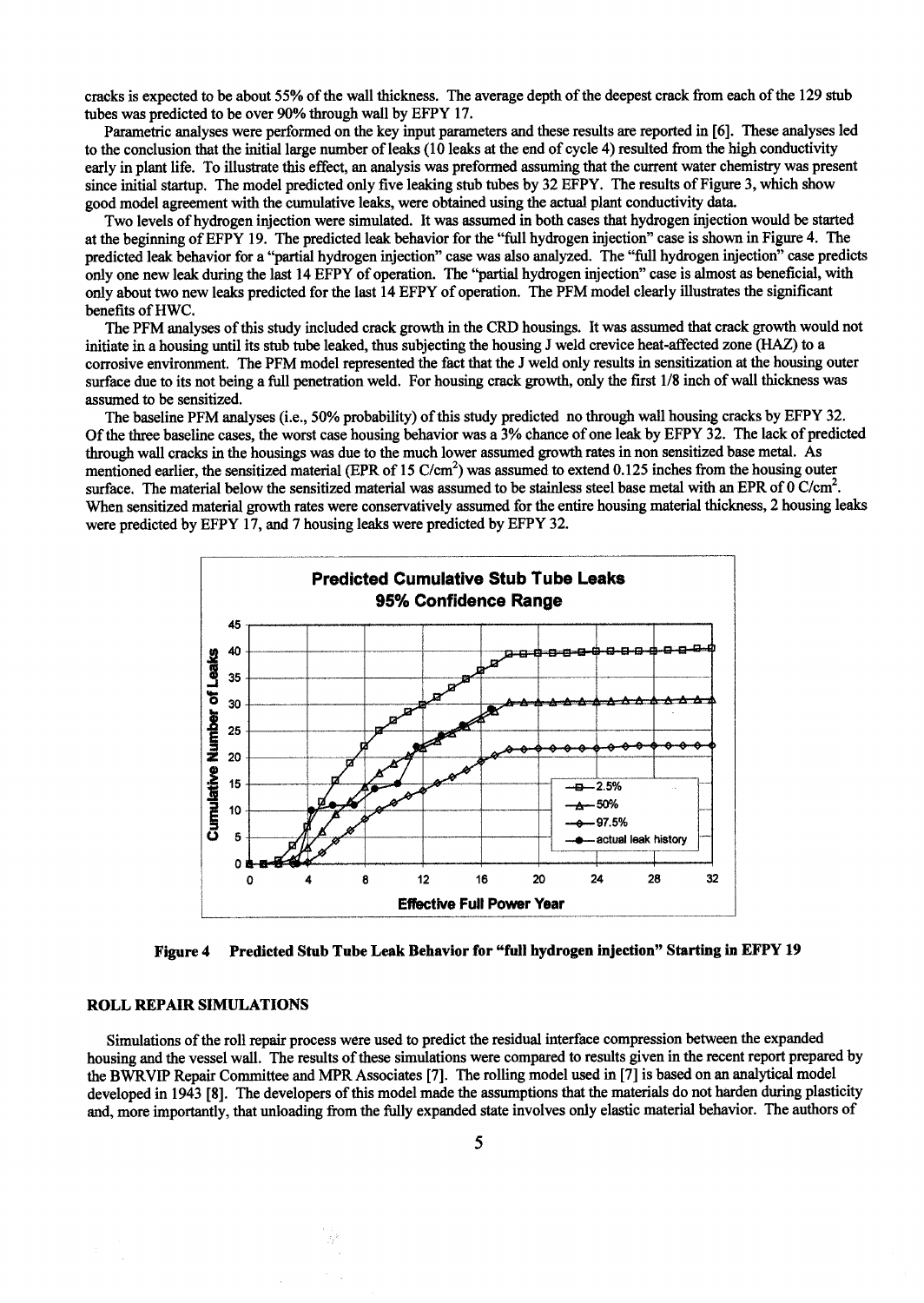[8] were fully aware that the assumption of entirely elastic unloading was faulty but at that time the authors had no reasonable altemative. This shortcoming of their model resulted in their not being able to explain the experimental observation that expansion beyond some optimum level is detrimental. A key factor in the final residual interface compression due to rolling is the Bauschinger effect that is exhibited by type 304 stainless steel. "Bauschinger effect" is the name given to the tendency for a metal to yield at a lower stress level upon reverse loading than during the initial loading and was first described in the literature by Bauschinger in 1886 [9]. To include a Bauschinger effect, a rolling model must be able to correctly model plasticity behavior during the unloading phase of the rolling operation. Since the Reference [8] model assumed elastic unloading, no Bauschinger effect could be included.

In the current study, any plastic behavior during unloading was correctly modeled. Several representative stress-strain curves were considered in order to better understand the sensitivity of the results to key modeling assumptions and material variability. The case of no Bauschinger effect (isotropic hardening) was considered as well as maximum Bauschinger effect (kinematic hardening). The isotropic hardening cases generally provided results that were in fair agreement with those of [7,10,11]. Kinematic hardening, which is generally believed to be a much better representation of actual Type 304 stainless steel material behavior, predicted residual interface contact pressures that were sensitive to the assumed stress-strain curve. The differences in the interface residual stress results tended to be amplified by the consideration of operating conditions since the operating loads tend to reduce the intefface's compressive stress level. The geometric complexity of the stub tube assembly requires 2D finite element modeling, as used in this study, to reasonably treat pressure and thermal loads. Previous studies appear to have relied entirely on handbook solutions for operating load effects.

Figure 5 shows stress-strain curves that demonstrate the variability of Type 304 stainless steel. The three "ORNL" curves are based on data compiled in [ 12] that show heat-to-heat variability. The curve with circular points is a bilinear fit to the "EPRI NP- 1931" curve [ 13 ] for strains in the 0 to 2% range. The curve with square points is representative of that which was used in the rolling simulations of [ 10]. The rolling repair process is designed to achieve a set amount of wall thinning in the housing. The target for initial repairs is 4% wall thinning. If a previously repaired tube develops a new leak, a second rolling can be done for a total wall thinning of 6%. Based on these thinning levels, stress-strain behavior in the 4 to 6% strain range is considered to be of primary importance in the simulations.



**Figure 5 Stress-Strain Curves for Type 304 Stainless Steel Used in the Rolling Simulations** 

Figure 6 shows the as-rolled interface residual stresses from simulations based on the stress-strain curves of Figure 5. All of the plotted cases assumed kinematic hardening. It can be seen from Figure 5 that the ORNL stress-strain curves are bounded by the MPR curve and the bilinear fit of the NP-1931 curve in the critical 3% to 6% strain range. In Figure 6,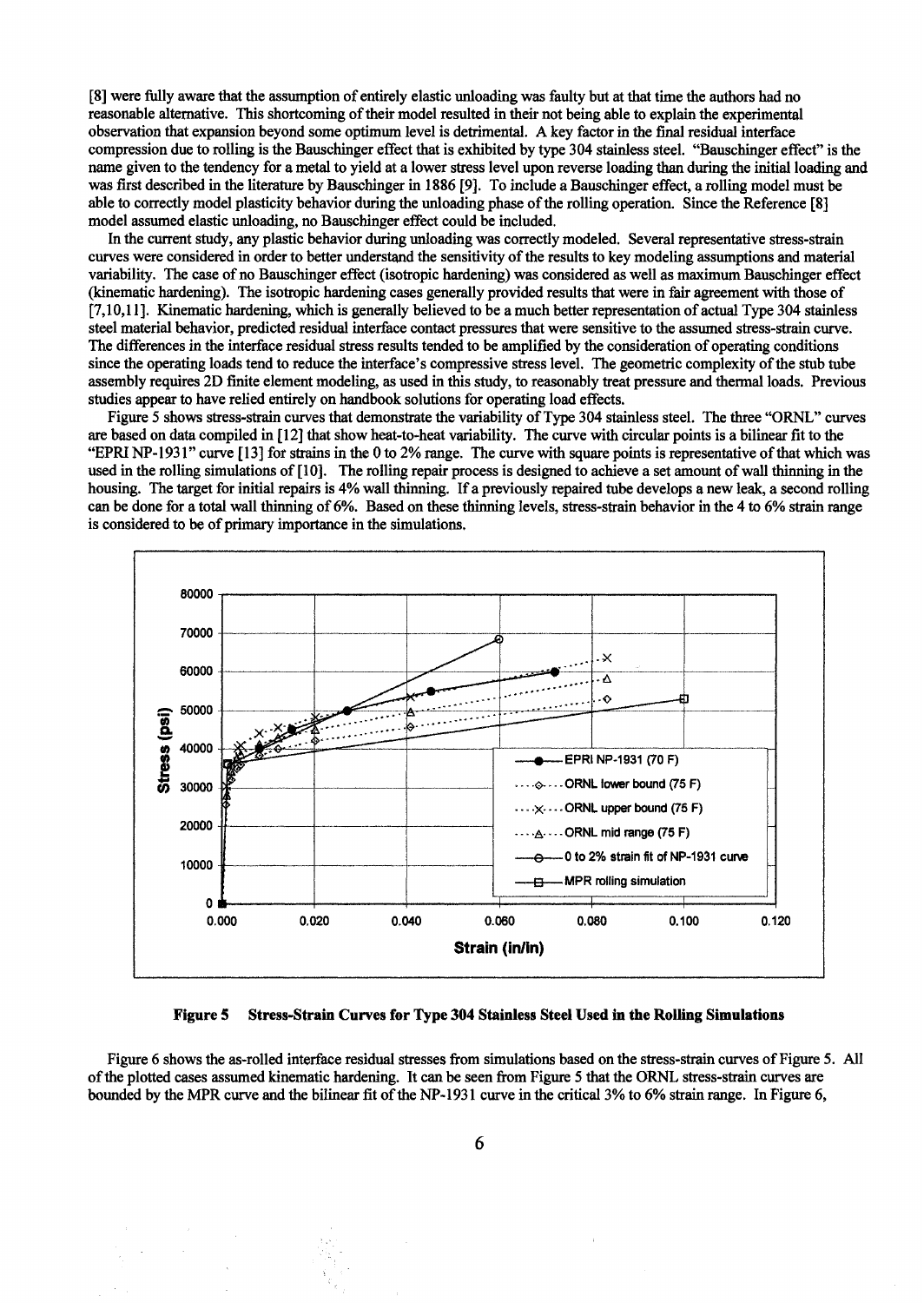however, the interface stress results from the ORNL stress-strain curves are not bounded by the interface stress results of the MPR and NP-1931 bilinear fit. This unexpected result shows that the interface stress is affected independently by two aspects of the stress-strain curve. One aspect is the magnitude of the stress at a given reference strain of interest and the other is the slope of the stress-strain curve in the strain range of interest. For a bilinear stress-strain curve, the two parameters are simply the yield stress and the hardening modulus. Figure 6 also contains results that show the repair results are not sensitive to the initial gap size.



Rolling Repair Induced Radial Interface Stress for Several Stress-Strain Curve Assumptions **Figure 6** 

### **SUMMARY AND CONCLUSIONS**

The PFM analyses have resulted in robust conclusions concerning the likelihood of stub tube leaks at NMP-1 in the future. All of the PFM simulations indicate that the peak in new leaks per year has passed. The large number of leaks that occurred at the end of fuel cycle 4 was the result of high conductivity in the first few plant cycles. The predicted best and worst case behaviors differ by about one new leak per EFPY. Therefore, it is predicted that the new leak behavior for the remaining plant life will be similar to, and perhaps slightly better than, that of the past several years. The simulations definitely indicate a tendency for the arrest of IGSCC cracks before through wall cracking occurs. This tendency for arrest is the result of the small net compressive axial stress acting on the stub tube during operation. The water chemistry improvement that has occurred since initial startup has had the effect of slowing crack growth. The overall conclusion is that PFM is a very effective tool for assessing future system performance in cases where failure history data are available. The data can be used to find realistic ranges and combinations of uncertain variables by seeking those that result in the model matching the historical performance. This process also naturally leads to bounding of the predicted behavior.

The predicted residual interface compression after application of operating pressure and thermal loads is shown in Figure 7 to be in the -3 to -5.5 ksi range. It is therefore concluded that the 4% wall thinning roll repair should stop leaks. The plan to reroll to a total 6% wall thinning if a tube leaks a second time also appears viable. The predicted interface compression range is consistent with the three to five times system pressure that was considered to be a requirement for an effective roll repair by the BWRVIP [7]. The consistency between the current predicted interface stress levels and those of [7] that were based on a primitive mechanics model that does not include strain hardening or Bauschinger effects, and does not reflect the geometric complexity of the stub tube geometry in the calculation of the operating pressure and thermal stresses, while gratifying, is nonetheless a bit surprising.

#### **AKNOWLEDGEMENT**

The authors are grateful to Niagara Mohawk Power Corporation for both technical and funding support of this research.